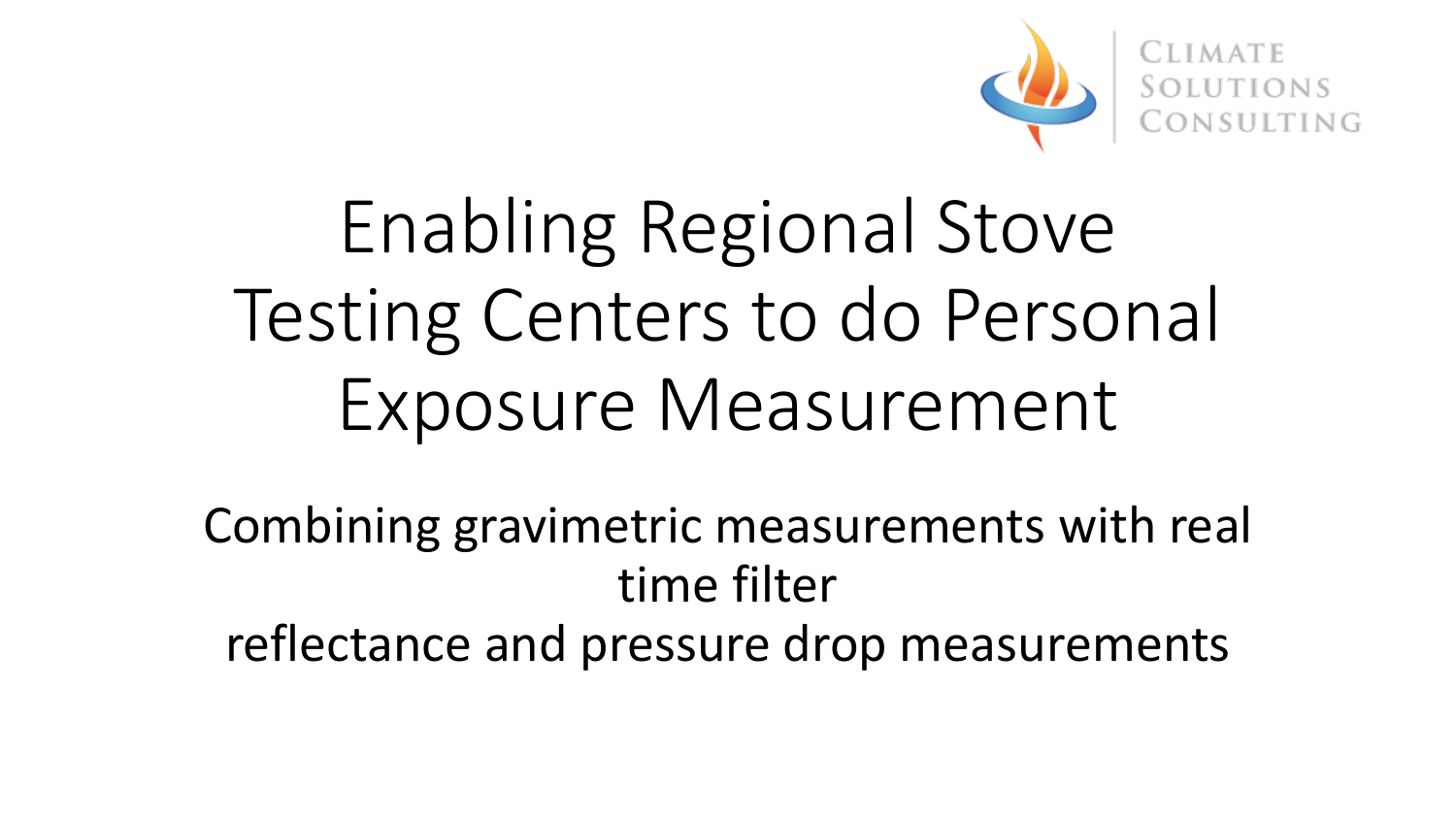#### Gravimetric Measurement

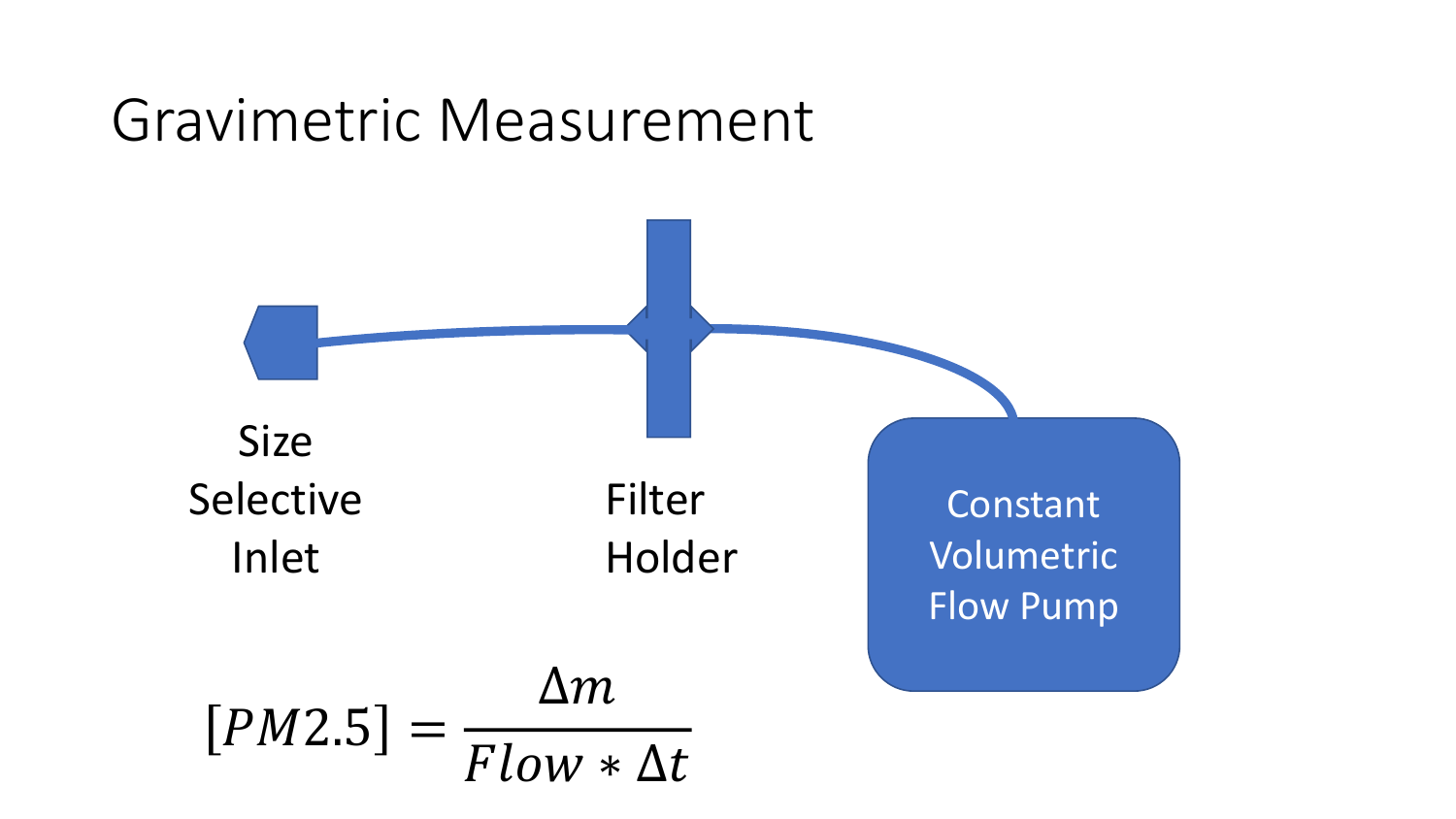Problem: the balance available in testing centers are not precise enough.

 $\Delta m = [PM_{2.5}] * Flow * \Delta t$ 

 $\Delta t = 24h$ Flow=1.5 L/min PM2.5 =  $50 \text{ ug/m}$ 3

#### ∆**= 108 ug (filter weight ~ 100mg)**

Micro balance repeatability error=  $3ug * 2 = 6ug (5.5% of mass loading)$ 

Semi Micro balance repeatability error = 30 ug  $*$  2 = 60 ug (55% of mass loading)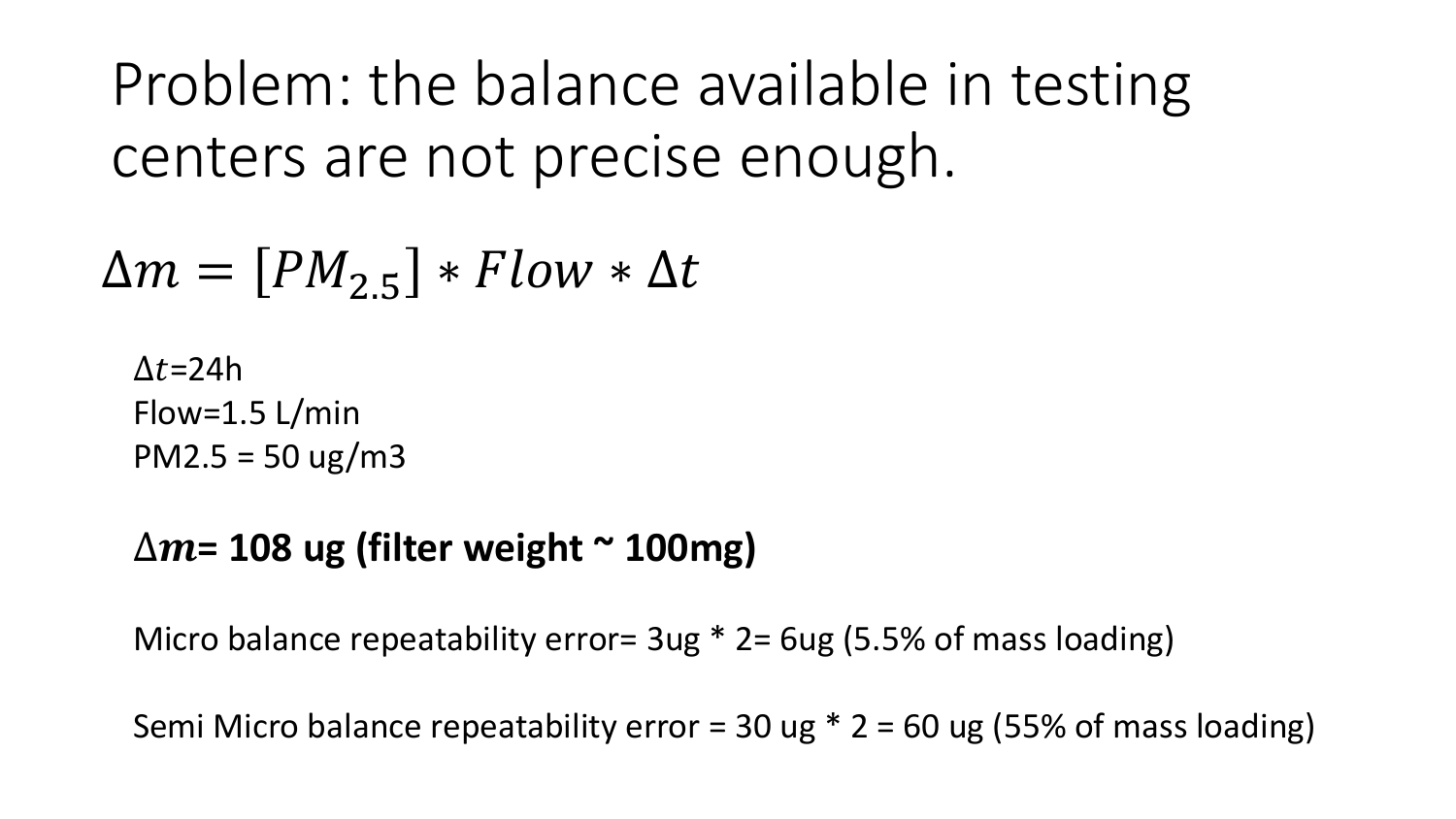# Solutions: how can we increase mass loading?

#### $\Delta m = [PM_{2.5}] * Flow * \Delta t$

- Higher flow: Flow is limited by the size of the battery
- Longer duration
	- Single household: duration is limited by willingness to cooperate and the battery
	- Multiple households, one filter = solve size and compliance issue but we loose inter-intra household variance measurement.
		- Variance is needed to do statistical inference.
		- = > **How can we measure inter-household variance?**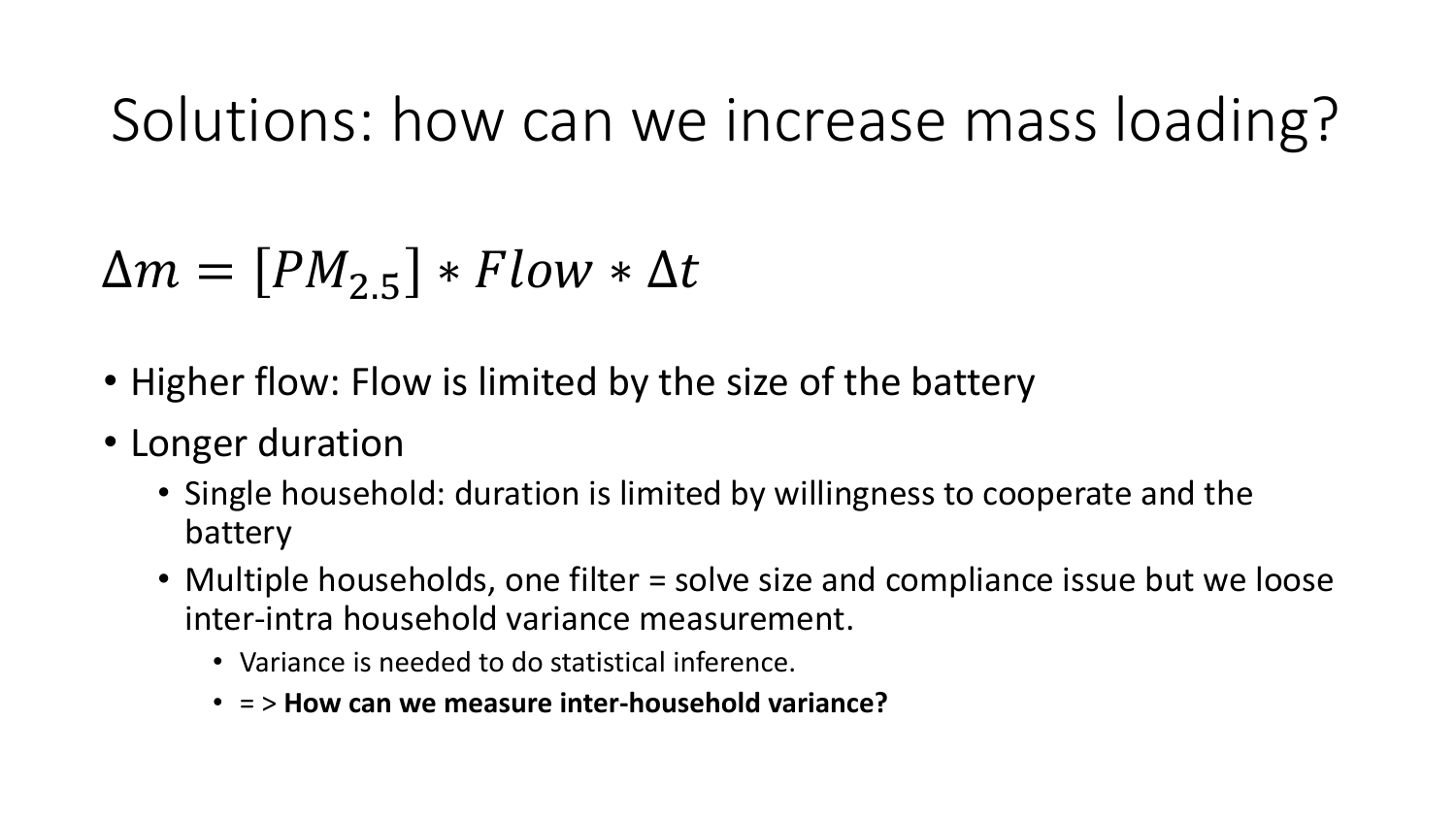# New Tools: "Smart Filter Holder"

- Hold the filter
- Provide real time readings of the Infra-Red, Green and UV light reflected
- Measure temperature/humidity of air just before the filter.
- Wireless
- •Integrated with HAPEx, EXACT, FUEL

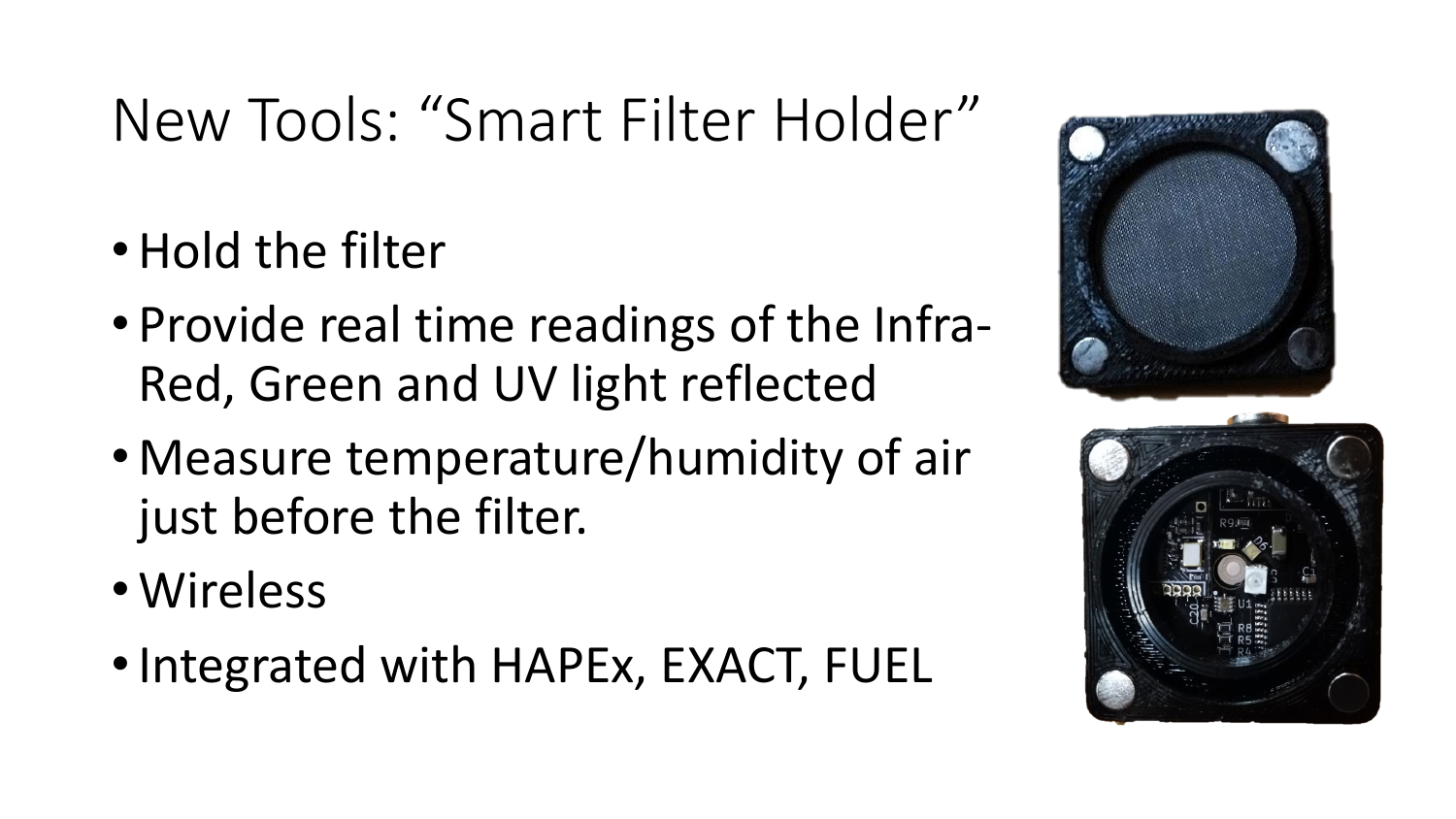### New Tool: "Micro Pump"

- 0.5 L/min for up to 24h
- Close loop flow regulation
- Compensation for change of Temperature, Pressure, Relative Humidity
- Measure pressure drop across the filter down to 0.02 Pa (1/20 inch of air) – No Pulsation
- Small
- Wireless
- Integrated with HAPEx, EXACT, FUEL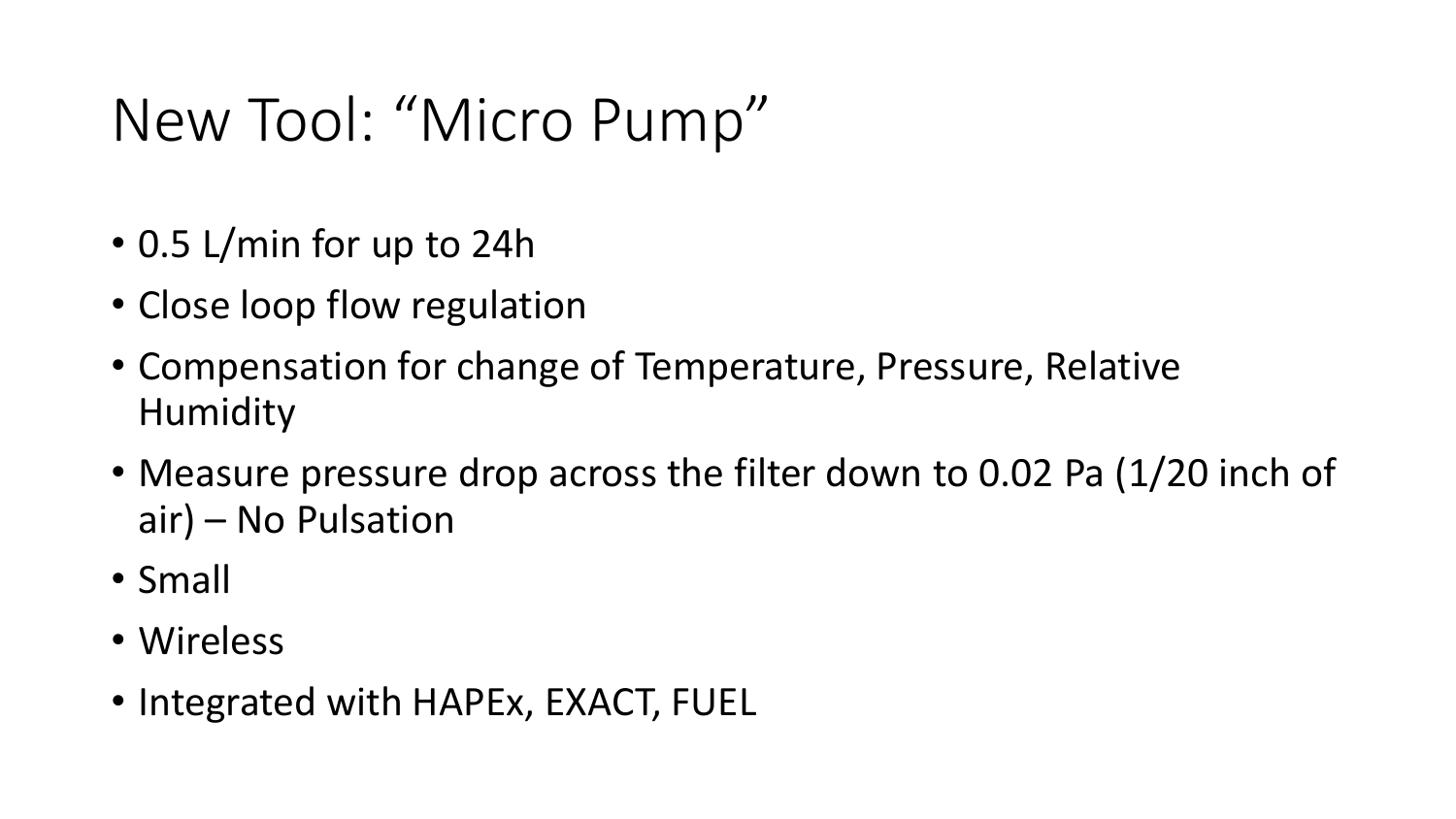# How well can change of filter absorption can reflect mass loading?

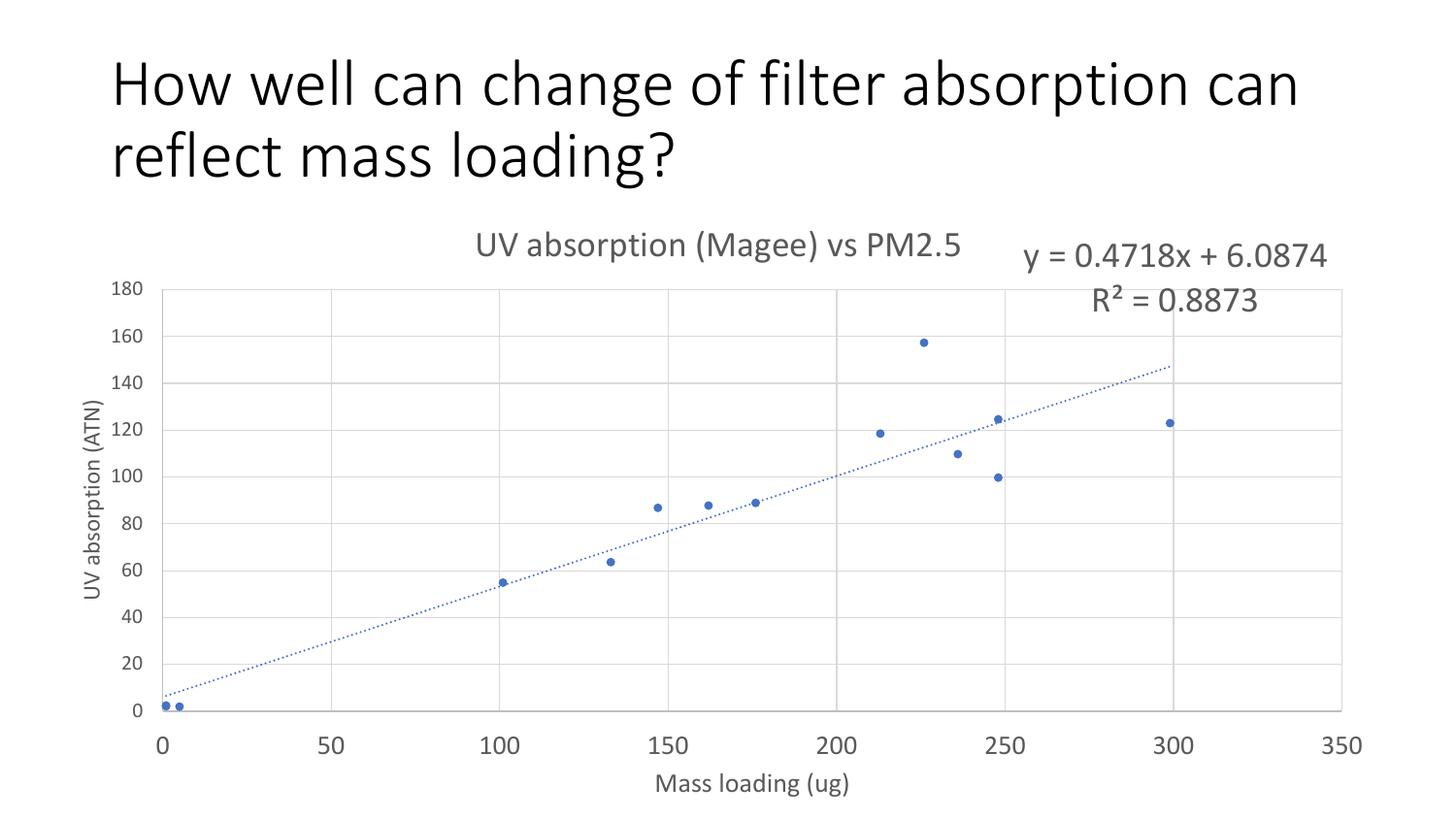#### Loading artifact at higher concentration

UV abs vs PM2.5 $y = 1.8109x^{0.7319}$ 600  $R^2 = 0.9571$ 500  $\bullet$ 400 ٠ 300 and the company of the company of the company of the company of the company of the company of the company of the **A** control of 200 **Comments** 100  $\overline{\bullet\bullet\bullet\cdots}$ 0  $0$  500 500 500  $1000$   $1500$   $2500$   $2500$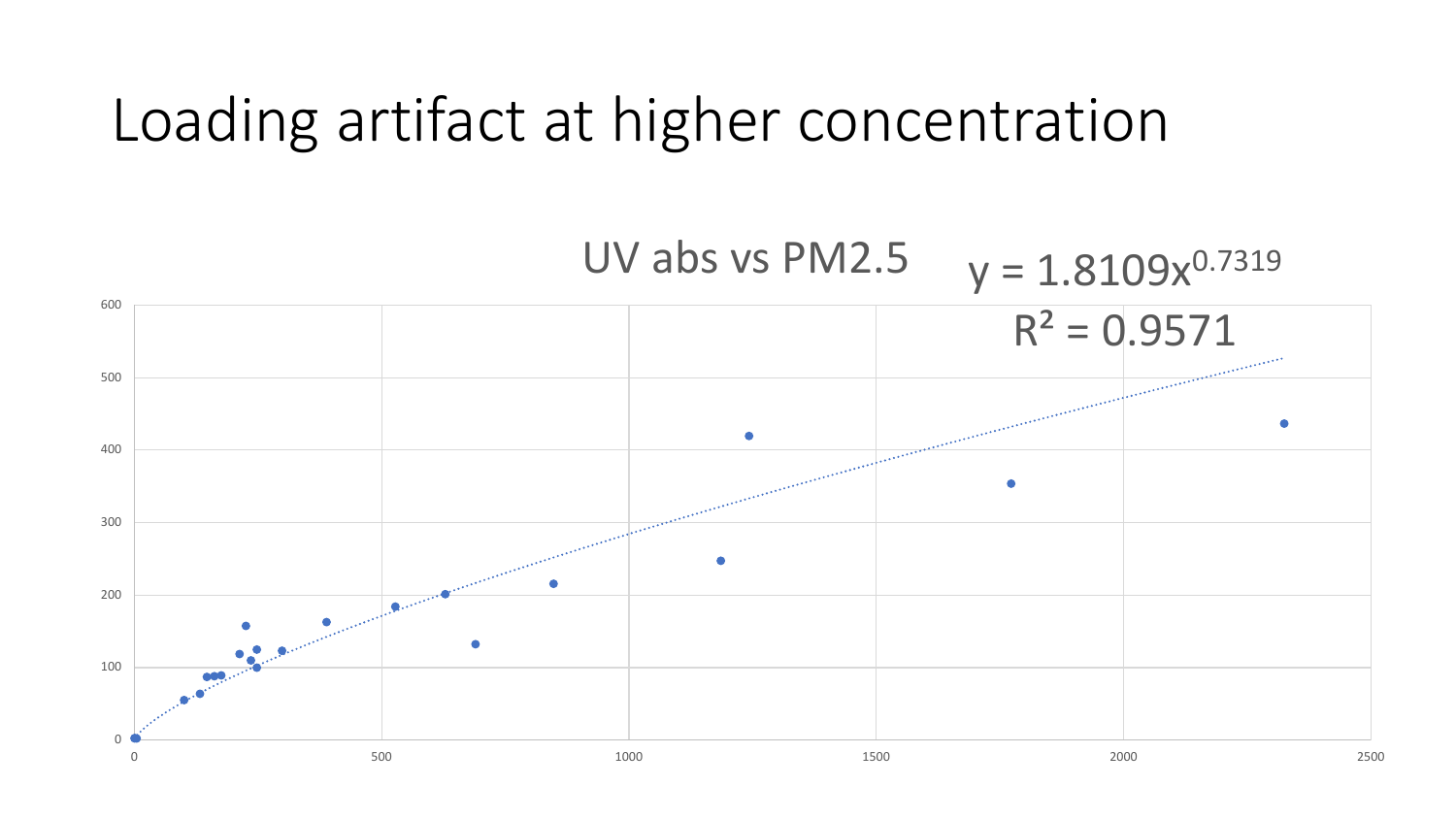#### Light Absorbed vs Light Reflected

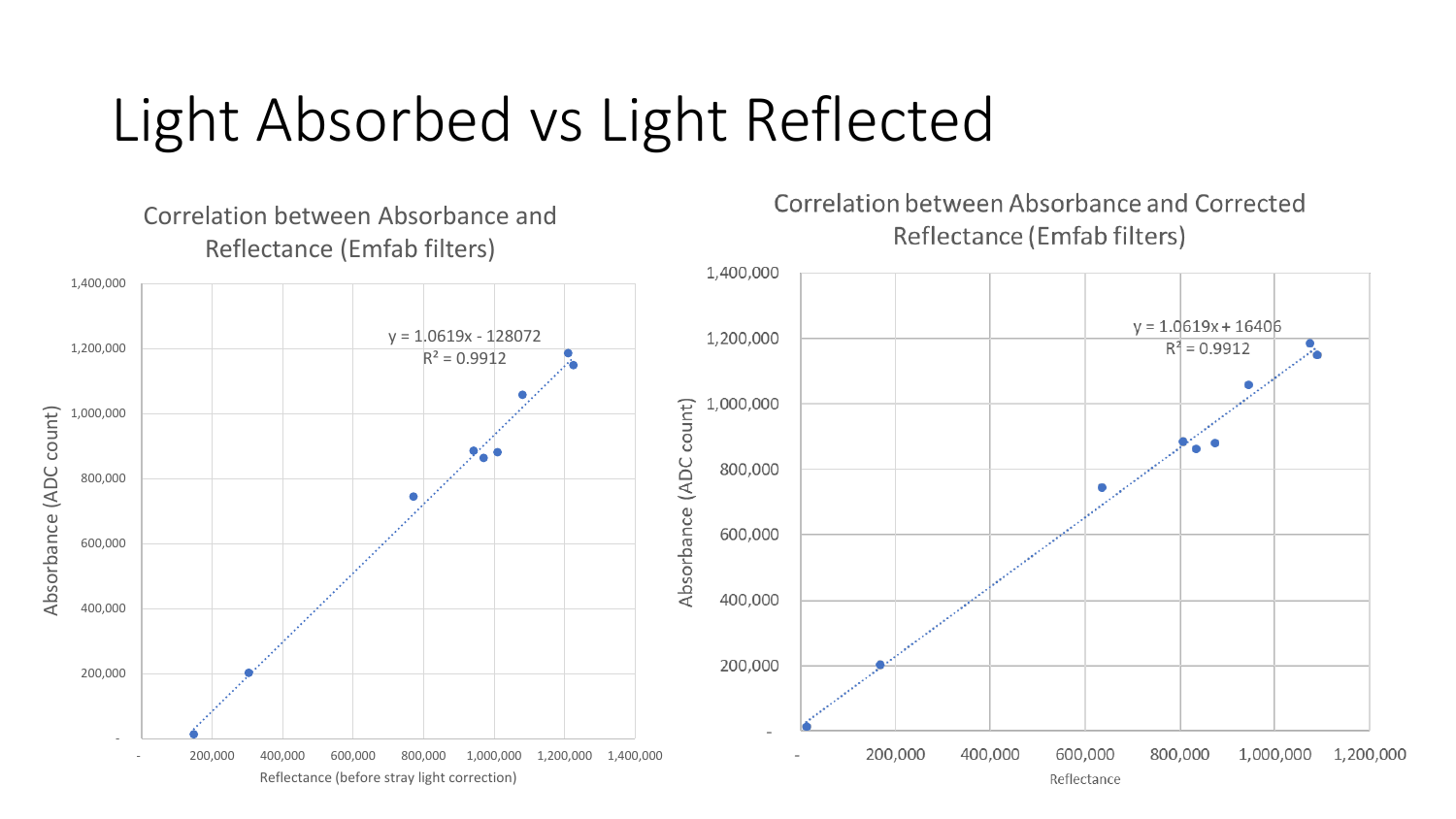# How well can change in pressure drop reflect mass loading?

- Hard Problem!
	- At low flow, pressure drop change due to mass loading are small
	- The flow impact the pressure drop across the filter.
	- Need precise flow control and correction to isolate effect of mass loading

=>No conclusion at this time



Pressure drop accross filter vs flow accross filter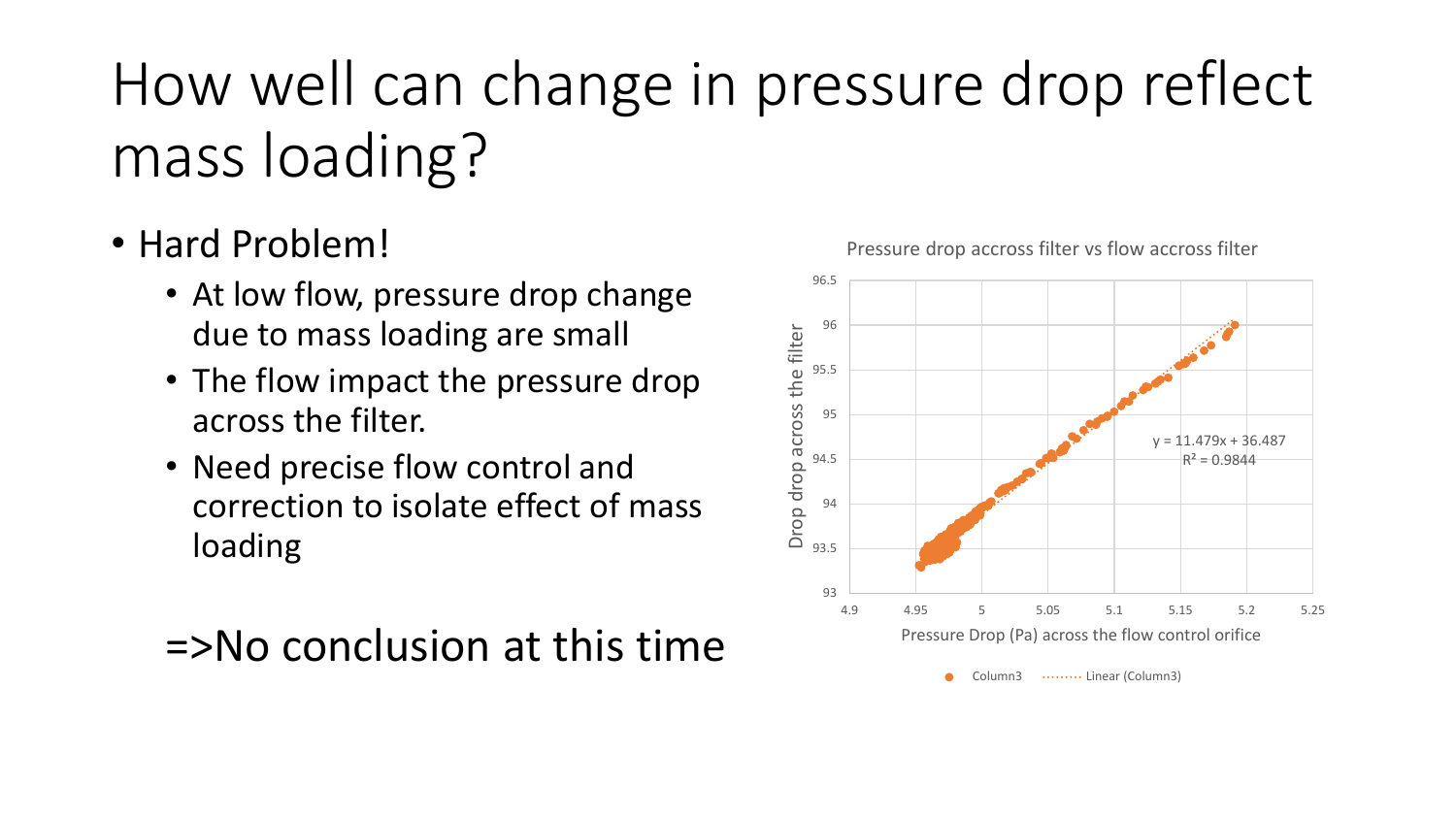### Potential of this method

- Get mean exposure with precision similar to individual filter on a micro-balance
- Get variance close to actual variance
- Cost of filter analysis is 20 times cheaper
- Might perform better than individual filter at low mass loading.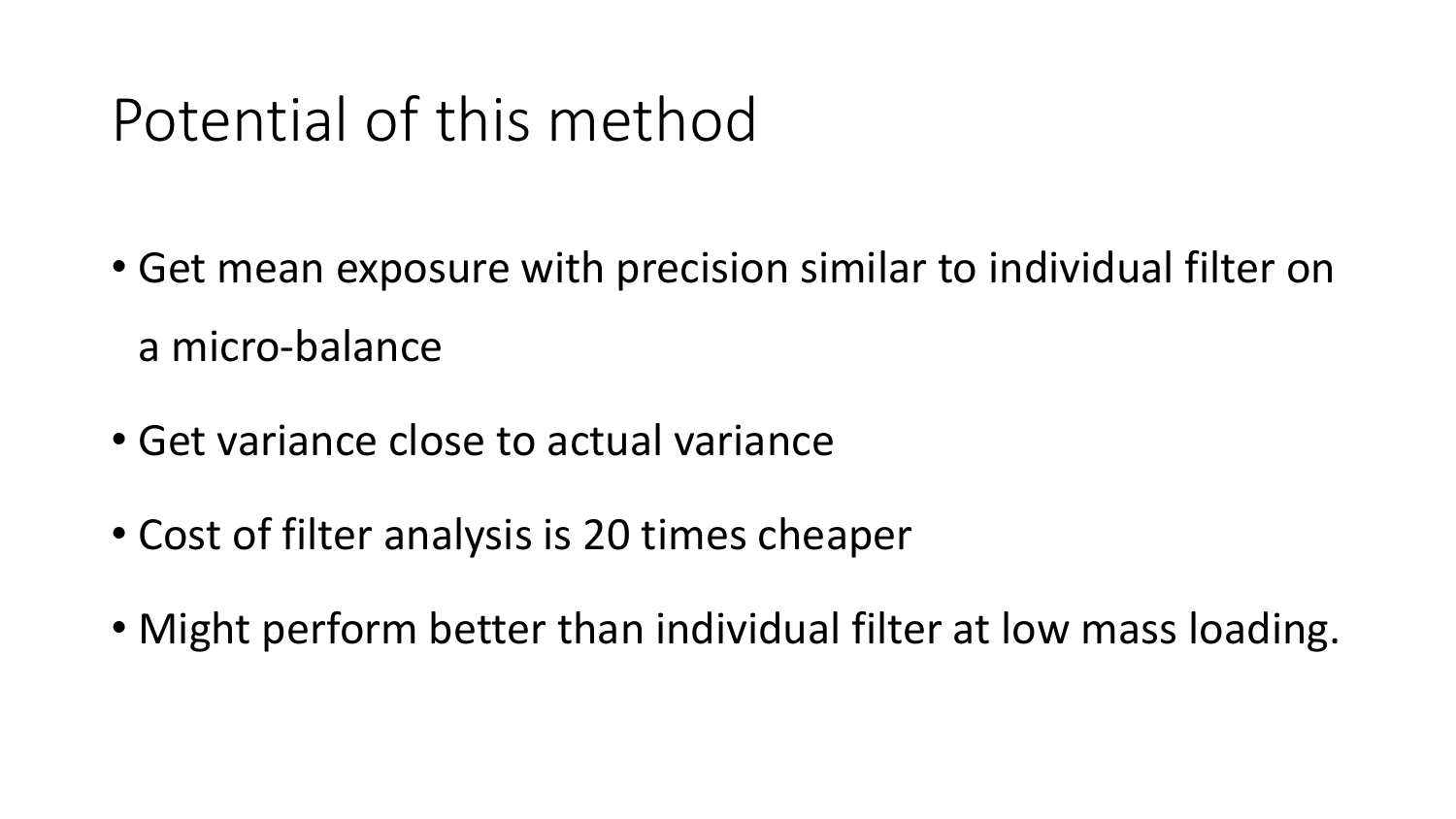#### Limit of the method

- •Quite complicated.
- Potentially challenging to remain within the specified range (avoid loading artifact)
- At what time scale Intra –household variation analysis is possible?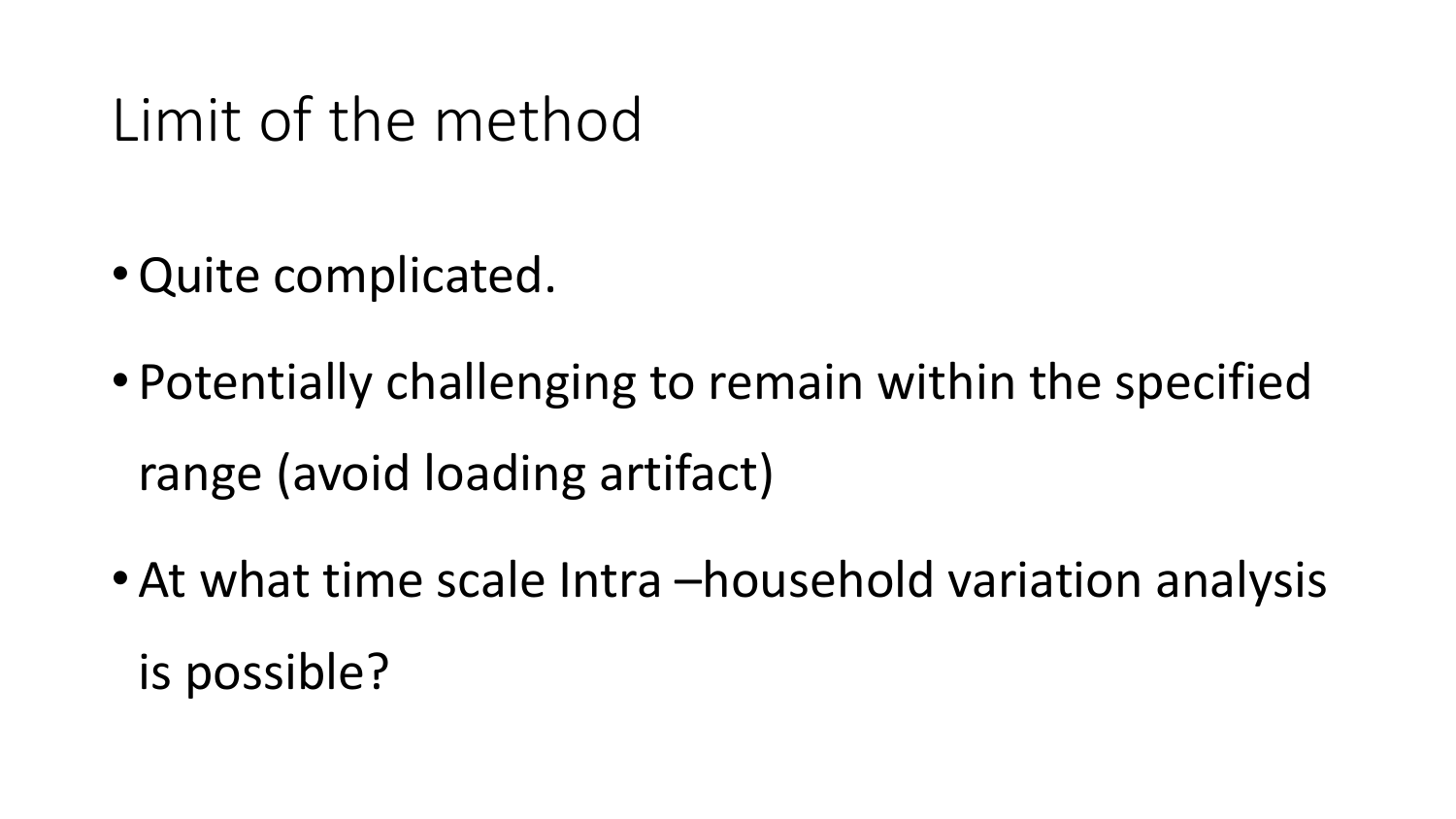# Other potential application

- Stove field emission testing (with CO/CO2 sensor)
- Black Carbon / Brown Carbon emission analysis
- Filter integrity: monitor temperature during&after sampling (volatilization of OC), check that the holder was not opened.